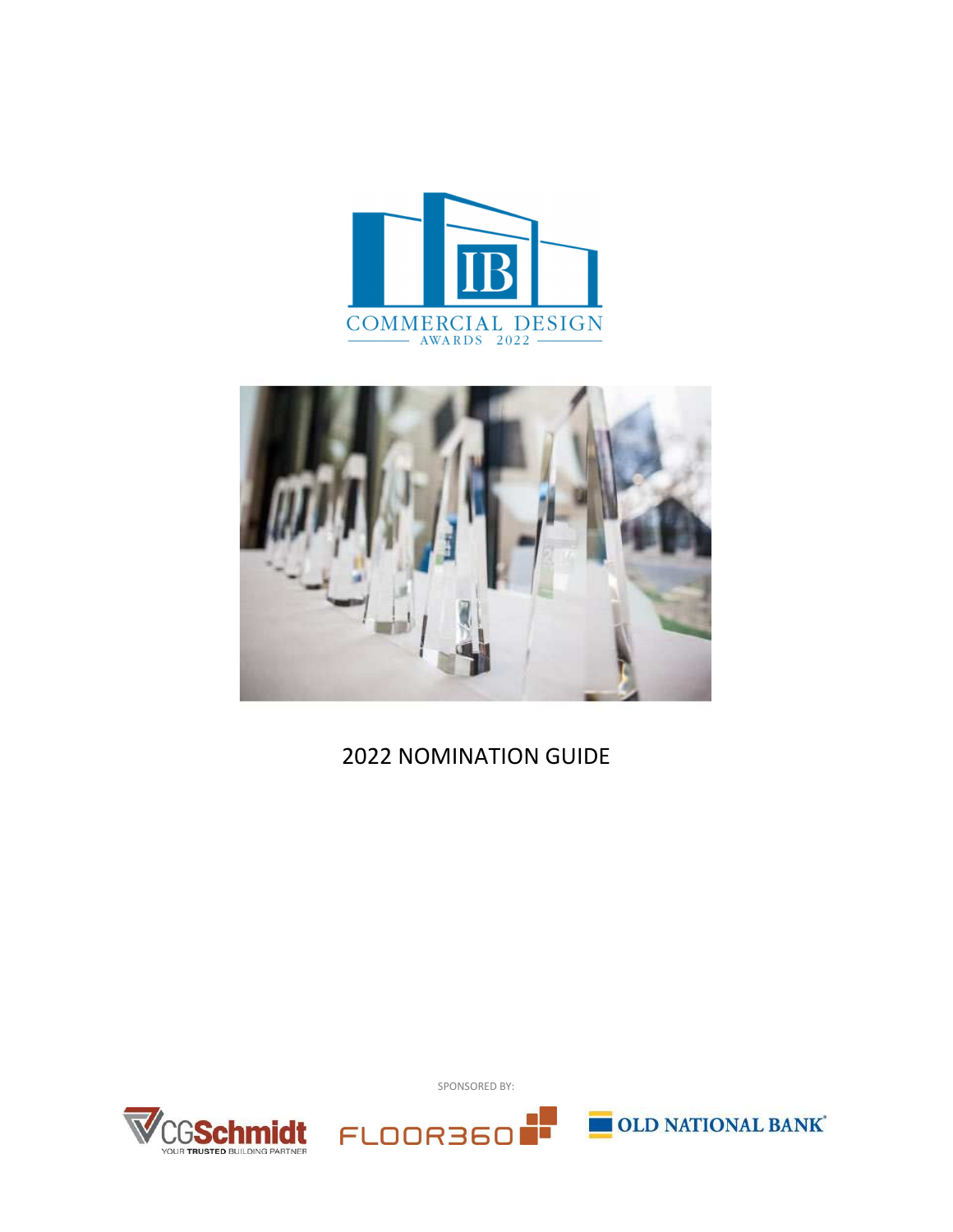## **ABOUT THE COMMERCIAL DESIGN AWARDS**

*In Business* magazine invites your participation in the 15th annual Commercial Design Awards. The winners in each award category will be unveiled at an awards reception in August. The award honors the best commercial design projects built in Wisconsin. The winners will be featured in the August 2022 issue of *In Business* magazine with the 2022 Project of the Year gracing the cover of this anticipated issue.

# **AWARDS**

One winner will be announced in each of the award categories and will receive one award trophy to either be presented to the owner of the project or the nominating company. When design input arises from two or more firms, they shall be listed alphabetically. All participants substantially contributing to the design of the project must be given credit as part of the submission. When duplicate entries for a single project are submitted, only one trophy will be awarded to the owner or developer of the project.

## **ELIGIBILITY**

For consideration in the following award categories, submitted projects must be:

- Completed by an architecture, engineering, or construction firm with an office in one of the following counties: Columbia, Dane, Dodge, Green, Iowa, Jefferson, Rock, Sauk.\*
- Completed between Jan. 1, 2021 and Dec. 31, 2021.
- Located in Wisconsin.

*\*Exceptions: Entries for Best Outdoor Landscaping Feature may be submitted by a landscaper located in one of the eligible counties.* 

## **AWARD CATEGORIES**

- Best New Development Office
- Best Renovation Office
- Best New Development or Renovation Retail
- Best New Development Residential (multi-unit)
- Best New Development or Renovation Hotel
- Best New Development or Renovation Restaurant or Bar
- Best New Development or Renovation Civic (includes education and government projects)
- Best New Development or Renovation Health Care
- Best New Development or Renovation Mixed Use
- Best New Development or Renovation Other (indicate the category best suitable)
- Best Outdoor Landscaping Project
- **Project of the Year** (all entries will be put into consideration for this award)

*In Business reserves the right to combine or eliminate award categories based on the number of entries received. In Business also reserves the right not to present an award in any category if judges deem no entry worthy of distinction. In regards to the "Other" category, In Business reserves the right to award any number of winners that qualify for a subcategory not otherwise listed in the award categories as outlined. If there are multiple projects entered for an "Other" subcategory, only one will be named the winner. Judges may choose not to honor winner(s) under the "Other" category.* 



SPONSORED BY: